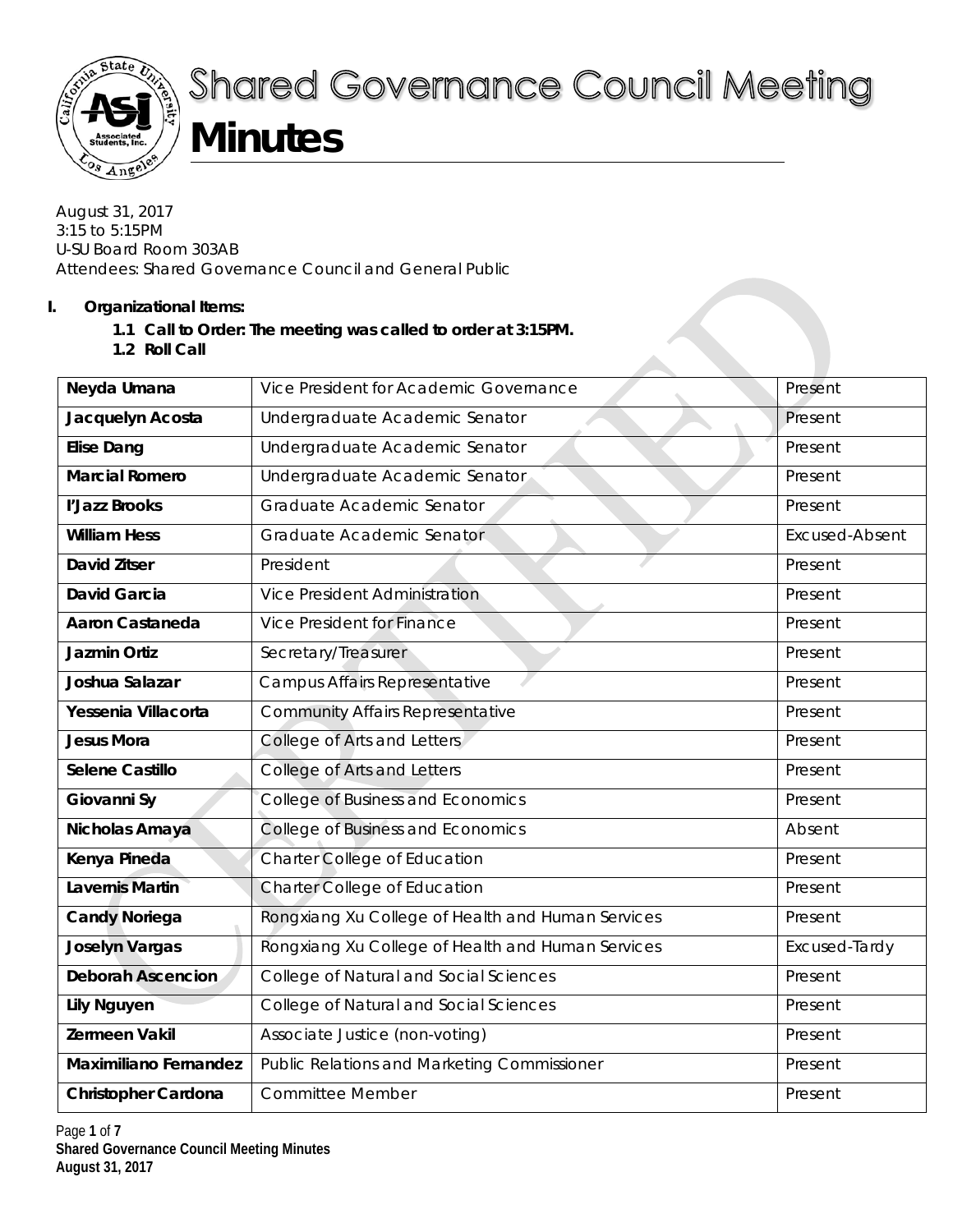| Jose Guevara        | <b>Committee Member</b>                                           | Excused-Absent |
|---------------------|-------------------------------------------------------------------|----------------|
| Ruturaj Joshi       | <b>Committee Member</b>                                           | Present        |
| Minh-Triet Dao      | <b>Committee Member</b>                                           | Present        |
| Marcus A. Rodriguez | Director of Government Affairs & Leadership Programs (non-voting) | Present        |

#### Gallery: **Marcos Montes, Vice President for External Affairs and Advancement**

#### **1.3 Approval of Agenda**

| Offered By:                                                    | <b>Marcial Romero</b>         |         | Seconded by: |           | David Garcia |         |        |  |
|----------------------------------------------------------------|-------------------------------|---------|--------------|-----------|--------------|---------|--------|--|
| Motion: Approve the adoption of the agenda for August 31, 2017 |                               |         |              |           |              |         |        |  |
| Vote Tally:                                                    | Discussion: None<br>Consensus |         |              |           |              |         |        |  |
| All in Favor                                                   | 23                            | Opposed |              | Abstained | $\mathbf{0}$ | Motion: | Passed |  |

#### **2 Public Forum: None**

**3 Reports** 

#### **3.1 Vice President for Academic Governance – N. Umana**

**N. Umana** welcomed the assembly, saying she was excited to see what this group could accomplish. She noted that the Academic Senators were committee members' points of contact and could assist with the development of shared governance plans of action.

#### **3.2 Academic Senators**

- **J. Acosta** listed her committee memberships and briefed the group on the Student Life Strategic Plan Implementation Group presentation to the Academic Senate. She noted a focus on diversity and inclusion efforts.
- **E. Dang** listed her committee memberships and briefed the group on the Electronic Recording of Classroom Lecture Policy being considered on the floor of the Academic Senate.
- **M. Romero** listed his committee memberships and briefed the group on business within Academic Senate Executive Committee including class requirements for graduation and parking structure and new housing construction timelines**.**
- **I. Brooks** listed his committee membership and briefed the group on the Preferred Name Policy being considered on the floor of the Academic Senate.

#### **3.3 Committee Representatives**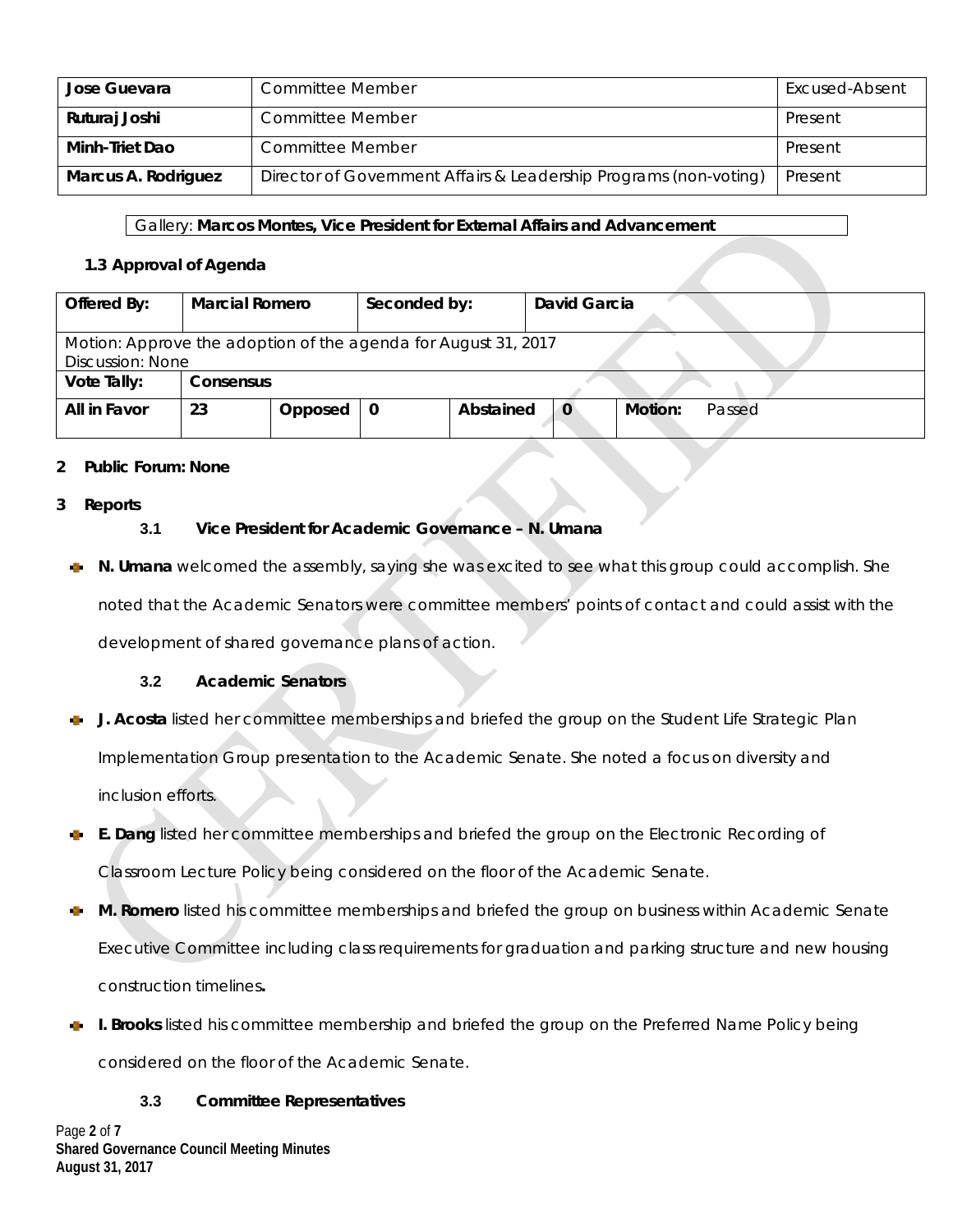The Committee Representatives listed their committee memberships with **D. Zitser** asking for a proxy to the **SEP** Cal State LA Smoking Ban Taskforce which he provided a brief description of. New Councilmembers **L. Martin** and **S. Castillo** noted that they were currently applying for committee positions. **W. Hess**  submitted a written report to **N. Umana**.

#### **4 Old Business**

#### **4.1 Information Item – Overview and Purpose of the Shared Governance Council**

**N. Umana** performed a Shared Governance PowerPoint presentation (available upon request and emailed to the councilmembers). She also noted that she would email all councilmembers the official A.S.I. Committee Report template, noting that councilmembers submitting A.S.I. Biweeklies should include committee reports with those as well.

#### **4.2 Discussion Item – Committee Member Agreements**

**N. Umana** had the councilmembers read through the agreement and sign the document.

**4.3 Information Item – Policy 023 Shared Governance Council Code of Procedure Review**

**N. Umana** introduced the Code of Procedure and had the councilmembers read through the document. She clarified the appointment process and report back expectations for the ASI representative to the

Academic Senate Executive Committee.

#### **4.4 Action Item – Election of the Vice Chair of the Shared Governance Council**

**N. Umana** reviewed the position description and expectations. She then outlined the nominating and voting process.

| Offered By:                                                                                                                                                                                                                                                  | C. Noriega                                                   |         | Seconded by: |           | A. Castaneda |         |        |  |  |  |
|--------------------------------------------------------------------------------------------------------------------------------------------------------------------------------------------------------------------------------------------------------------|--------------------------------------------------------------|---------|--------------|-----------|--------------|---------|--------|--|--|--|
|                                                                                                                                                                                                                                                              | Motion: Elect a Vice Chair for the Shared Governance Council |         |              |           |              |         |        |  |  |  |
| Discussion: Two (2) candidates accepted nominations: J. Acosta and E. Dang. E. Dang noted that she was not as<br>enthusiastic about seeking the position as J. Acosta might be and added that J. Acosta was better at recording<br>minutes and taking notes. |                                                              |         |              |           |              |         |        |  |  |  |
| Vote Tally:<br>22-0-2 in favor of J. Acosta                                                                                                                                                                                                                  |                                                              |         |              |           |              |         |        |  |  |  |
| All in Favor                                                                                                                                                                                                                                                 | 22                                                           | Opposed | 0            | Abstained | 2            | Motion: | Passed |  |  |  |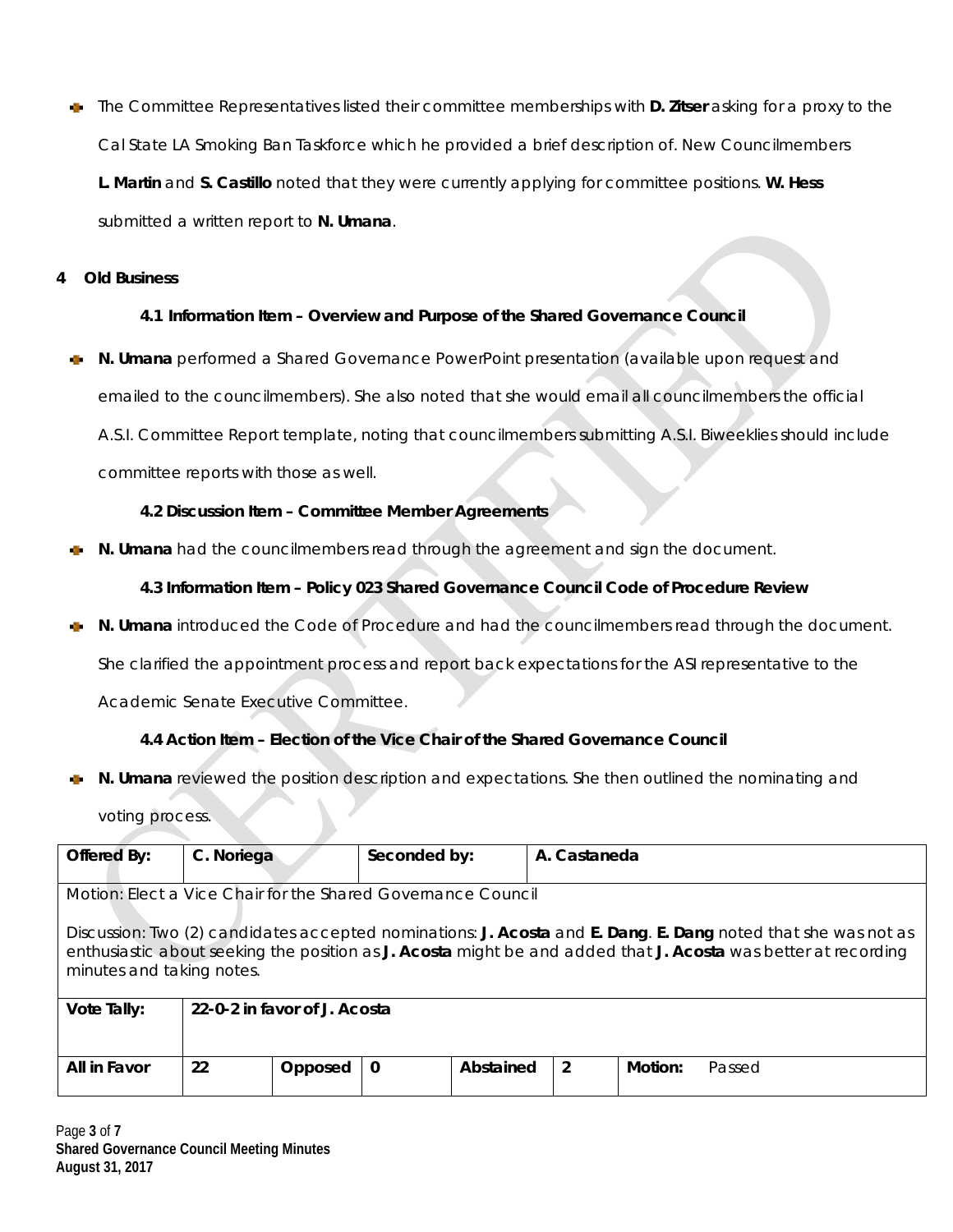#### **4.5 Discussion Item – Preferred Name Policy**

- **N. Umana** provided the councilmembers with the policy and allowed them time to review.
- **E. Dang** noted that the Cross Cultural Centers have reviewed the document and requested that the text v. specifically state that all campus identity accounts would reflect a student's preferred name.
- **M. Romero** stated that the policy rollout would be through GET and that the Cross Cultural Centers wanted specific policy language in reference to all platforms (e.g. GET, Moodle, and campus email).
- **I. Brooks** added that that Cross Cultural Centers also noted the inclusion of class roster language. He stated that all Cal State LA identity accounts would be informed by the preferred name being introduced through the My CSU Identity portal.
- **E. Dang** informed the group that, in regards to preferred pronouns, those weren't included in GET but that the Registrar's Office might be an area in which that conversation could take place. She noted that the policy focuses on the application process and that she would work with the Cross Cultural Centers to document their exact policy edit requests and continue the preferred pronouns discussion.
- **C. Noriega** noted that the CSU System is looking into new trainings and policy regarding pronoun use.
- **J. Acosta** stated that the Preferred Name Policy also accounted for international students and others requesting to use a 'nickname' or name substitution for their proper name.

#### **4.2 Information Item – Open Deliberation: Advancing the Student Agenda at Cal State LA event on November 9, 2017**

**N. Umana** provided an overview of the event. She relayed her intention of creating taskforces of students addressing issues regarding advisement, policy, food insecurity, etc. For the event, she wanted to identify five to ten topics in which attendees could engage in deliberation and look for solutions or plans of action. She also hoped that findings at the event could be joined with additional student input (postevent) to inform the creation of white papers, reports, and further analysis.

### **4.3 Discussion Item: Topics for the Open Deliberation Event and Priorities for the Shared Governance Council**

**I. Brooks** created a comprehensive list of priorities and discussion items. **N. Umana** will email a copy of that document to all councilmembers. The document is also available to the public upon request.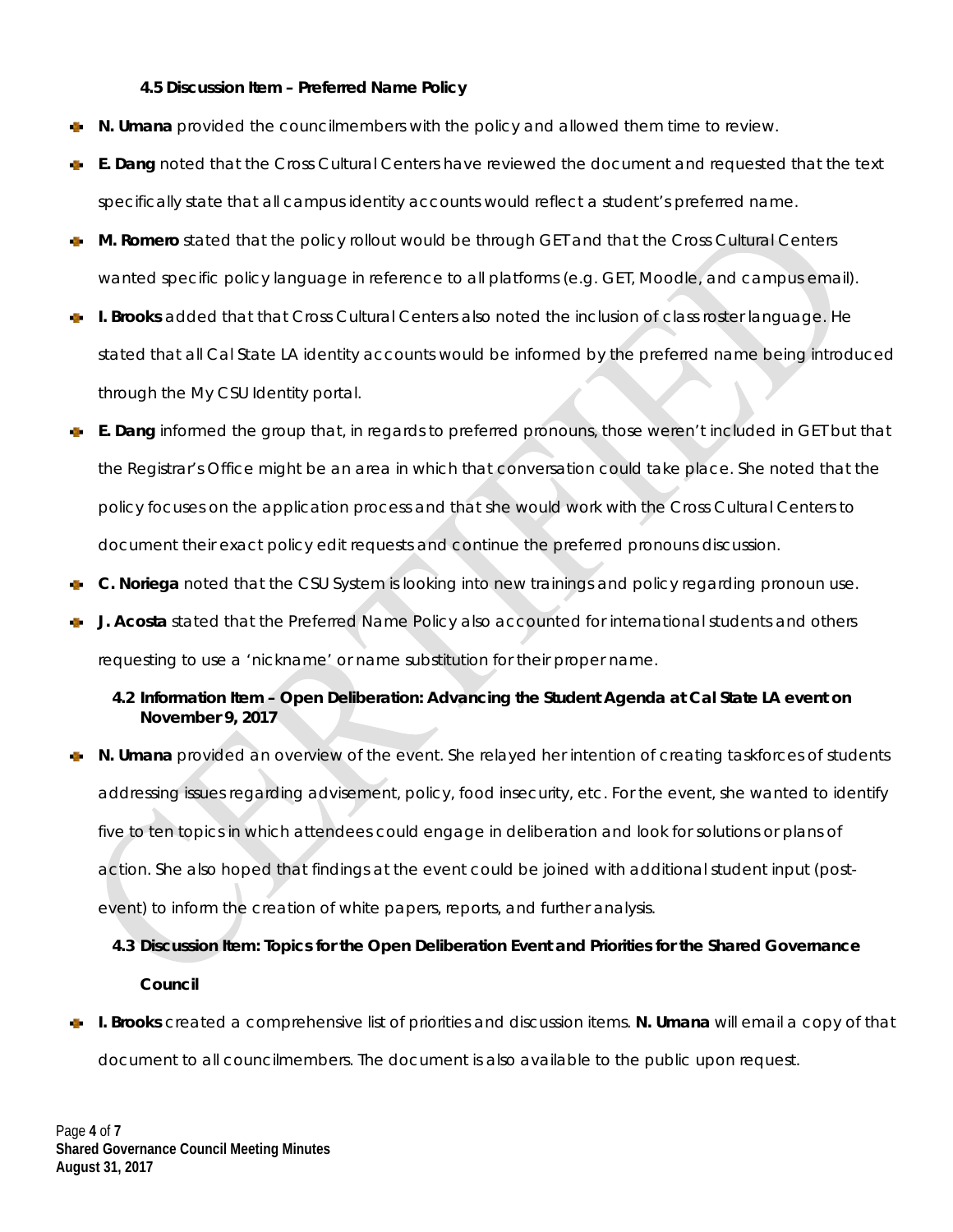#### **5 Adjournment**

| Offered By:   M. Romero               |                         |         |   | Seconded by: | C. Cardona |                   |  |  |
|---------------------------------------|-------------------------|---------|---|--------------|------------|-------------------|--|--|
|                                       |                         |         |   |              |            |                   |  |  |
| Motion: Adjourn the meeting at 5:45PM |                         |         |   |              |            |                   |  |  |
|                                       | <b>Discussion: None</b> |         |   |              |            |                   |  |  |
| Vote Tally:                           | Consensus               |         |   |              |            |                   |  |  |
|                                       |                         |         |   |              |            |                   |  |  |
|                                       |                         |         |   |              |            |                   |  |  |
| All in Favor                          | 24                      | Opposed | 0 | Abstained    | $\bf{0}$   | Motion:<br>Passed |  |  |
|                                       |                         |         |   |              |            |                   |  |  |

Page **5** of **7 Shared Governance Council Meeting Minutes August 31, 2017**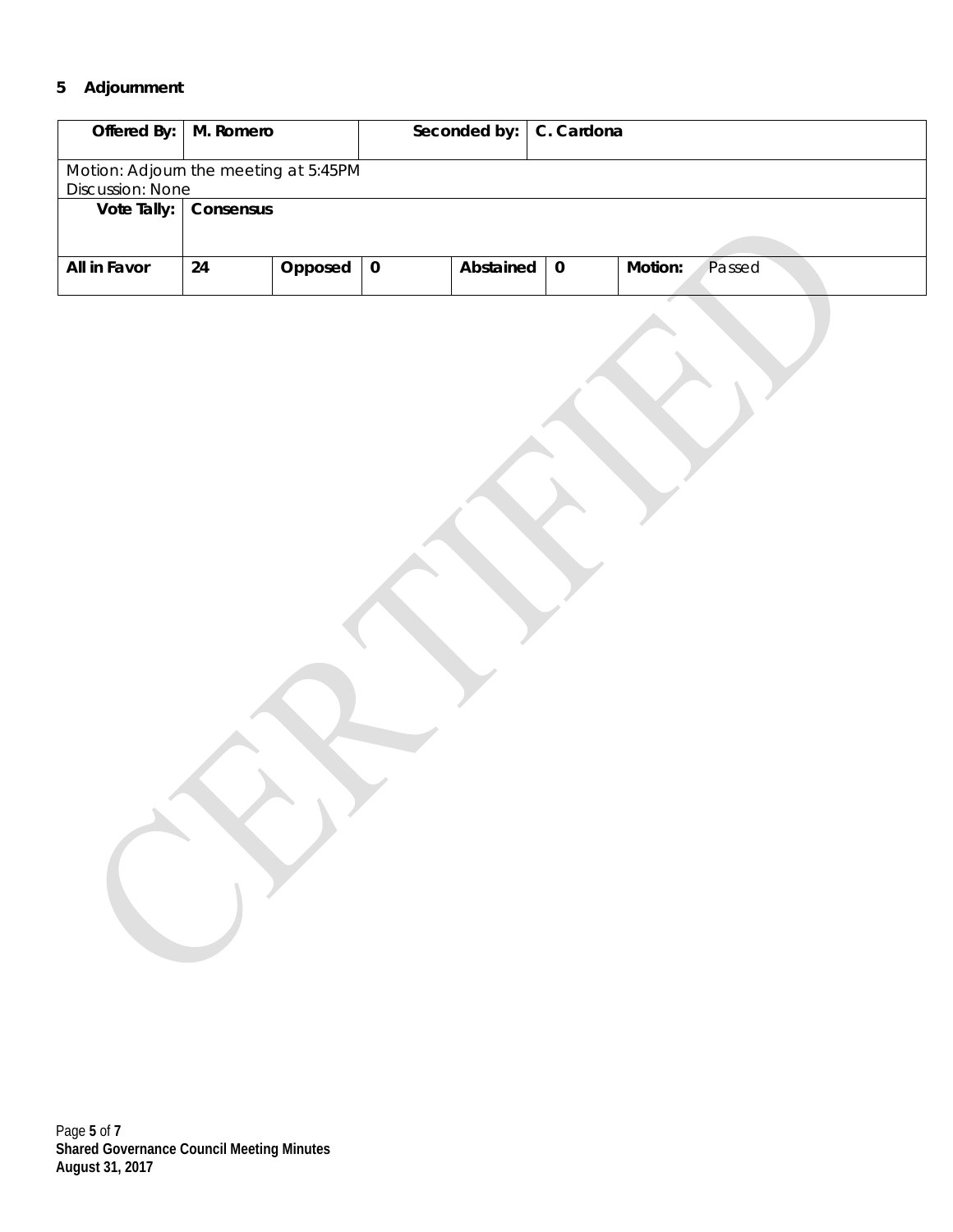#### **Associated Students, Inc. Shared Governance Council Meeting Summary of Actions Taken August 31, 2017**

#### **Approval of Agenda**

| Offered By:             | <b>Marcial Romero</b>                                          |         | Seconded by: |           | David Garcia |                   |  |  |  |
|-------------------------|----------------------------------------------------------------|---------|--------------|-----------|--------------|-------------------|--|--|--|
| <b>Discussion: None</b> | Motion: Approve the adoption of the agenda for August 31, 2017 |         |              |           |              |                   |  |  |  |
| Vote Tally:             | Consensus                                                      |         |              |           |              |                   |  |  |  |
| All in Favor            | 23                                                             | Opposed |              | Abstained | $\mathbf 0$  | Motion:<br>Passed |  |  |  |

#### **Election of the Vice Chair of the Shared Governance Council**

| Offered By:                                                  | C. Noriega                                                                                                                                                                                                                                            |         | Seconded by: |           | A. Castaneda |        |  |  |  |  |
|--------------------------------------------------------------|-------------------------------------------------------------------------------------------------------------------------------------------------------------------------------------------------------------------------------------------------------|---------|--------------|-----------|--------------|--------|--|--|--|--|
|                                                              |                                                                                                                                                                                                                                                       |         |              |           |              |        |  |  |  |  |
| Motion: Elect a Vice Chair for the Shared Governance Council |                                                                                                                                                                                                                                                       |         |              |           |              |        |  |  |  |  |
|                                                              | Discussion: Two (2) candidates accepted nominations: J. Acosta and E. Dang. E. Dang noted that she wasn't as<br>enthusiastic about seeking the position as J. Acosta might be and that J. Acosta was better at recording minutes<br>and taking notes. |         |              |           |              |        |  |  |  |  |
| Vote Tally:                                                  | 22-0-2 in favor of J. Acostal                                                                                                                                                                                                                         |         |              |           |              |        |  |  |  |  |
|                                                              |                                                                                                                                                                                                                                                       |         |              |           |              |        |  |  |  |  |
| All in Favor                                                 | 22                                                                                                                                                                                                                                                    | Opposed | $\Omega$     | Abstained | 2<br>Motion: | Passed |  |  |  |  |
|                                                              |                                                                                                                                                                                                                                                       |         |              |           |              |        |  |  |  |  |

#### **Adjournment**

| Offered By:   M. Romero |                                       |         |             | Seconded by:   C. Cardona |  |         |        |  |
|-------------------------|---------------------------------------|---------|-------------|---------------------------|--|---------|--------|--|
| <b>Discussion: None</b> | Motion: Adjourn the meeting at 5:45PM |         |             |                           |  |         |        |  |
|                         | Vote Tally: Consensus                 |         |             |                           |  |         |        |  |
| All in Favor            | 24                                    | Opposed | $\mathbf 0$ | Abstained $\vert 0 \vert$ |  | Motion: | Passed |  |